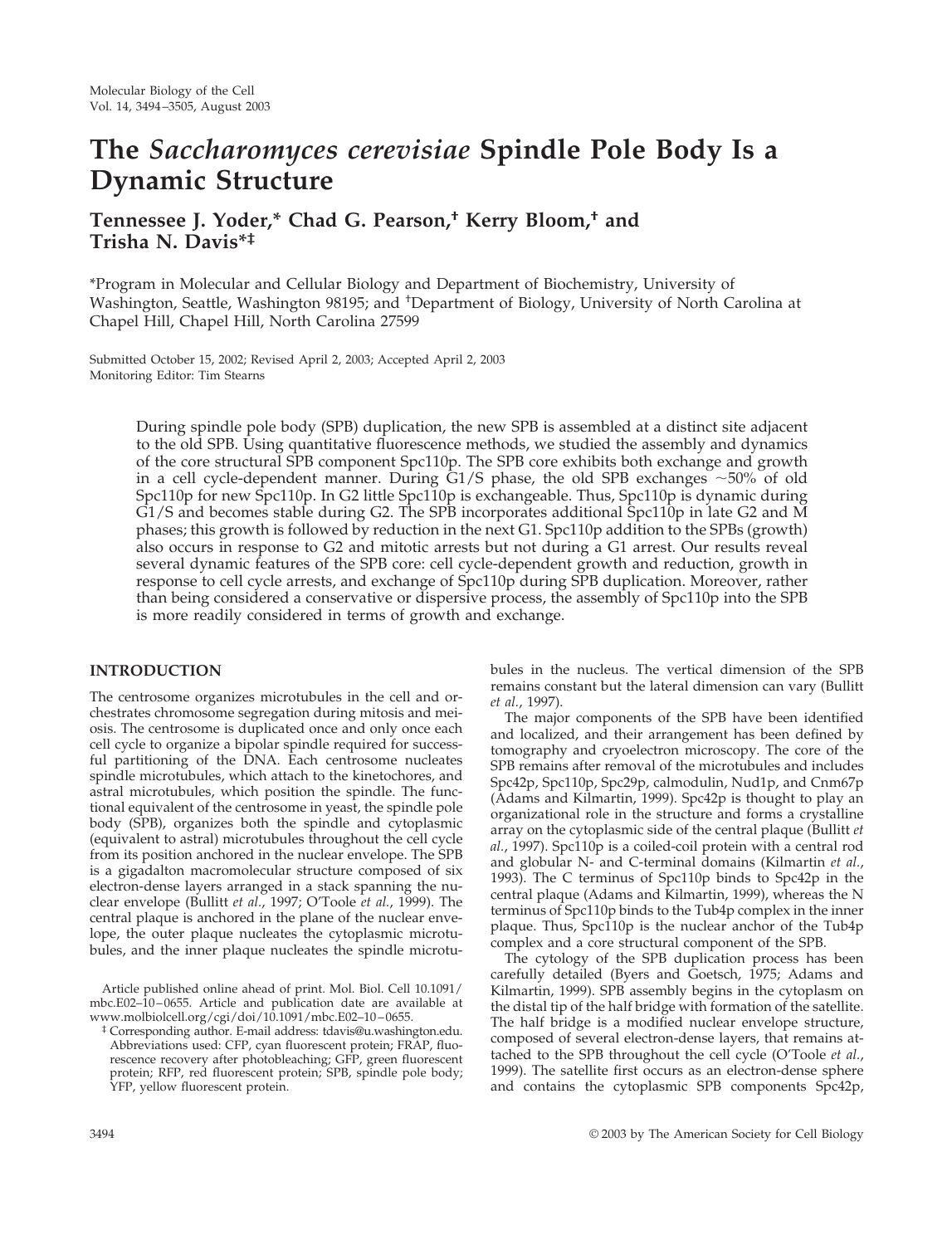| Table 1. Yeast strains used in this study |  |  |  |  |  |  |
|-------------------------------------------|--|--|--|--|--|--|
|-------------------------------------------|--|--|--|--|--|--|

| Name             | Genotype                                                                                                                                                                             |  |  |  |  |  |
|------------------|--------------------------------------------------------------------------------------------------------------------------------------------------------------------------------------|--|--|--|--|--|
| W303             | ade2-1oc can1-100 his3-11,15 leu2-3,112 trp1-1 ura3-1                                                                                                                                |  |  |  |  |  |
| CRY1             | Mata                                                                                                                                                                                 |  |  |  |  |  |
| DHY15            | Mata SPC110::YFP-His3MX6                                                                                                                                                             |  |  |  |  |  |
| <b>TYY69-2A</b>  | Mata SPC110::CFP-kanMX6 LEU2::MET3-SPC110::YFP-His3MX6                                                                                                                               |  |  |  |  |  |
| <b>TYY80-5A</b>  | Mata SPC110::YFP-His3MX6 LEU2::MET3-SPC110::YFP-His3MX6                                                                                                                              |  |  |  |  |  |
| <b>TYY85-3D</b>  | Mata SPC110::GFP-His3MX6 ade3 $\Delta$ 100                                                                                                                                           |  |  |  |  |  |
| <b>TYY92-18B</b> | Mata SPC110::YFP-His3MX6 cdc13-1 LEU2::MET3-SPC110::YFP-His3MX6                                                                                                                      |  |  |  |  |  |
| TYY93-16D        | Mata SPC110::YFP-His3MX6 cdc16-1 LEU2::MET3-SPC110::YFP-His3MX6                                                                                                                      |  |  |  |  |  |
| TYY98            | Mata/Mata/Mata/Mata SPC110::YFP-His3MX6/SPC110::YFP-His3MX6/SPC110::YFP-His3MX6/SPC110::YFP-His3MX6                                                                                  |  |  |  |  |  |
| TYY99            | Mata/Mata/Mata/Mata SPC110::YFP-His3MX6/SPC110::YFP-His3MX6/SPC110::YFP-His3MX6/ SPC110::CFP-kanMX6<br>ADE3/ADE3/ADE3/ade3 $\Delta$ 100 TRP1/trp1-1/ttrp1-1/trp1-1                   |  |  |  |  |  |
| <b>TYY100</b>    | Mata/Mata/Matα/ Matα SPC110::YFP-His3MX6/SPC110::YFP-His3MX6/SPC110::CFP-kanMX6 /SPC110::CFP-kanMX6<br>ADE3/ADE3/ade3 $\Delta$ 100/ade3 $\Delta$ 100 TRP1/TRP1/trp1-1/trp1-1         |  |  |  |  |  |
| TYY101           | Mata/Mata/Mato/Mato SPC110::YFP-His3MX6/SPC110::CFP-kanMX6/SPC110::CFP-kanMX6/SPC110::CFP-kanMX6<br>ADE3/ade3 $\Delta$ 100/ade3 $\Delta$ 100/ade3 $\Delta$ 100 TRP1/TRP1/TRP1/trp1-1 |  |  |  |  |  |
| TYY102-5D        | Mata SPC110::YFP-His3MX6 LEU2::MET3 SPC110::YFP-His3MX6 URA3::GAL-myc-MPS1                                                                                                           |  |  |  |  |  |
| <b>TYY109</b>    | Mata SPC110::YFP-His3MX6 cdc15-2                                                                                                                                                     |  |  |  |  |  |
| <b>TYY110</b>    | Mata SPC110::YFP-His3MX6 cdc23-1                                                                                                                                                     |  |  |  |  |  |
| <b>TYY113</b>    | Mata/Matα SPC110::GFP-His3MX6/SPC110::GFP-kanMX6                                                                                                                                     |  |  |  |  |  |
| <b>TYY115-2D</b> | Mata ade3 $\Delta$ 100 CYH2s SPC110::RFP-kanMX6/SPC110                                                                                                                               |  |  |  |  |  |

Cnm67p, Nud1p, and Spc29p (Adams and Kilmartin, 1999). The satellite grows laterally and forms the duplication plaque. Next, the bridge bends and the duplication plaque inserts into the nuclear envelope. The nuclear component Spc110p associates with the nascent SPB after insertion (Adams and Kilmartin, 1999). The duplicated SPBs are in a side-by-side configuration connected by a full bridge until the bridge cleaves and the poles move apart as the mitotic spindle forms.

Duplication of the SPB, like DNA replication, occurs once each cell cycle. The classic experiments by Meselson and Stahl determined that DNA replication is semiconservative with only the new strand incorporating nucleotides each cell cycle. Their study suggested a paradigm in which to view the cell cycle-regulated assembly of macromolecular structures. In conservative assembly, only the new structure assembles new components and the old structure retains old components. In dispersive assembly, both the old and new structures assemble a mixture of new and old components. Centrioles duplicate conservatively: each centrosome contains a centriole pair, and the daughter centriole incorporates newly labeled tubulin, whereas the mother centriole does not (Kochanski and Borisy, 1990). Similarly, Spc42p was recently shown to assemble conservatively into the SPB (Pereira *et al.*, 2001). Herein, we examine the assembly of a nuclear component of the SPB, Spc110p. We find that the classic paradigm of conservative or dispersive assembly does not serve well to describe the many dynamic aspects of Spc110p assembly. Instead, we suggest that assembly of subunits into the SPB can best be considered in terms of growth and exchange. Growth is the addition of new subunits and exchange is the replacement of old subunits with new subunits. Exchange occurs during G1/S and growth occurs late in the cell cycle. The G2 SPB is stable. Moreover, the SPB responds differently to different cell cycle arrests; it shrinks during arrest in G1 with mating pheromone and grows during a variety of G2 and M arrests. Our results suggest an SPB that is more dynamic than previously appreciated.

#### **MATERIALS AND METHODS**

#### *Media and Strains*

YPD medium was described previously (Geiser *et al.*, 1991). YPR is YPD with 2% raffinose substituted for 2% dextrose. SD-met is SD medium (Sherman *et al.*, 1986; Davis, 1992) supplemented with  $1\times$ amino acid mix without methionine, 50  $\mu$ g/ml adenine, and 25  $\mu$ g/ml uracil. The complete 100 $\times$  amino acid mix was described previously (Geiser et al., 1991). SD-met+met is SD-met supplemented with 300  $\mu$ g/ml methionine.

Strains used in this study are listed in Table 1. All strains are derived from W303. Yellow fluorescent protein (YFP) C-terminal fusions were made by amplifying the *YFP-His3MX6* cassette from pDH5 (a gift from Yeast Resource Center, University of Washington, Seattle, WA) and integrating it in frame at the 3' end of *SPC110* (Wach *et al.*, 1997). Cyan fluorescent protein (CFP), green fluorescent protein (GFP), and red fluorescent protein (RFP) C-terminal fusions were made similarly using plasmids pDH3 (a gift from Yeast Resource Center), pFA6a-GFPS65T-kanMX6 or pFA6a-GFPS65T-His3MX6 (Wach *et al.*, 1997), and pTY24, respectively, as templates. Oligonucleotides used for *SPC110* fusions were TY18 (5-CGA ATA CTA AGA GAT AGA ATT GAG AGT AGC AGC GGG CGT ATA TCT TGG GGT CGA CGG ATC CCC GGG) and TY19 (5'-GTA GGA GTC GAT GTA CAT ACG AGA AAT ATG ATG ATA GAG TAA GCG ATA ATC GAT GAA TTC GAG CTC G).

Tetraploid strains were created by mating Mat**a**/Mat**a** and Matα/Matα diploids created by using pGALHO. TYY98 was made by mating TYY60 (*Mat***a/***Mat***a** *SPC110::YFP-His3MX6*/*SPC110::YFP-His3MX6*), and TYY96 (*Ma*t-**/***Mat*- *SPC110::YFP-His3MX6*/*SPC110::YFP-His3MX6*). TYY99 was made by mating TYY60 and TYY95 (*Matα/Matα SPC110::YFP-His3MX6/SPC110::CFP-kanMX6 ADE3/ade3100 TRP1/trp1-1*). TYY100 was made by mating TYY94 (*Mat***a/***Mat***a** *SPC110::YFP-His3MX6/ SPC110::CFP-kanMX6 ADE3/ade3 100 TRP1/trp1-1*) and TYY95. TYY101 was made by mating TYY95 and TYY97 (*Mat***a/***Mat***a** *SPC110::CFP-*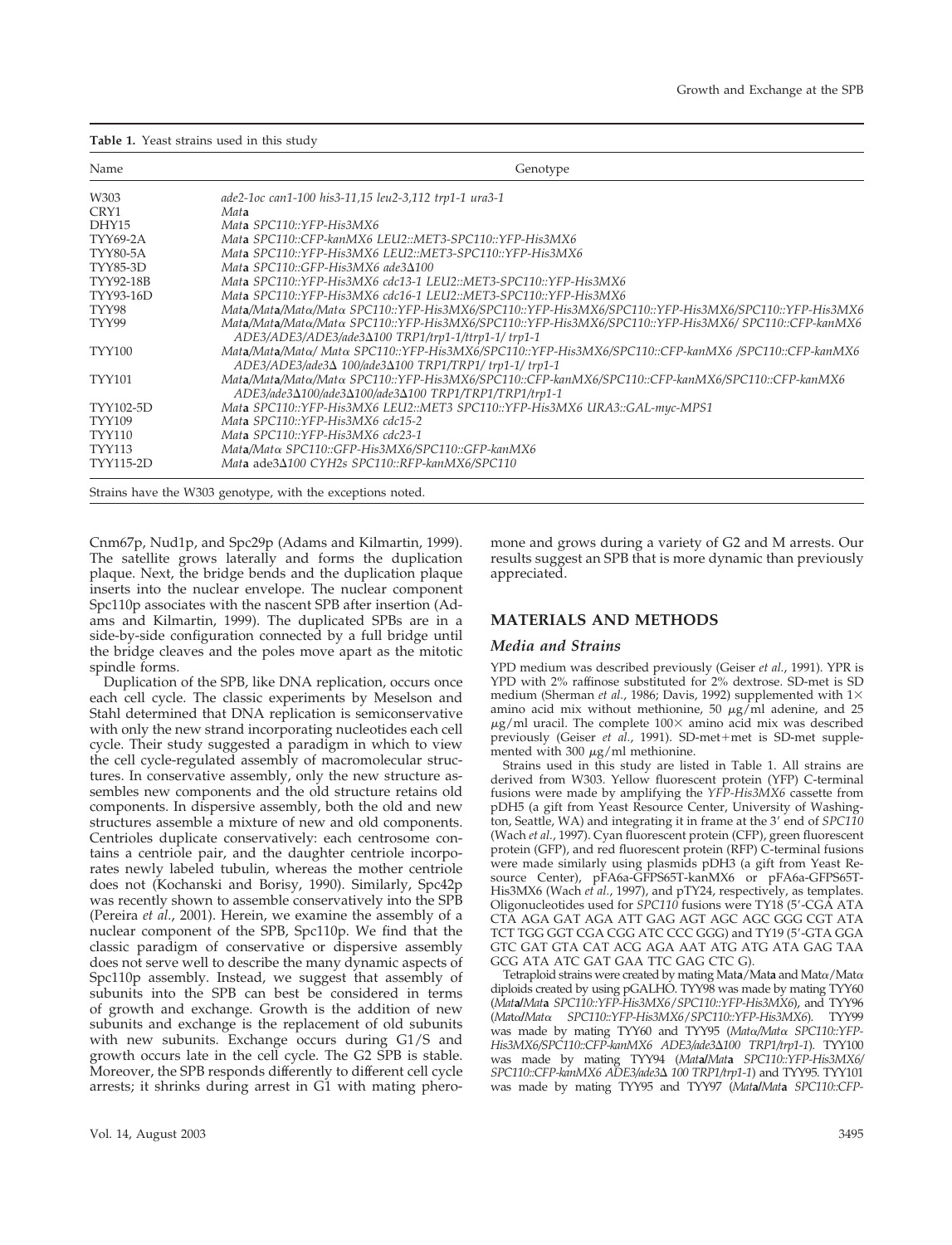*kanMX6/SPC110::CFP-kanMX6 ade3100/ade3100 TRP1/TRP1*). The tetraploid strains exhibited marker loss consistent with previously observed levels of chromosome loss in tetraploid *Saccharomyces cerevisiae* (1000-fold higher than diploids) (Mayer and Aguilera, 1990). Therefore, tetraploid cells were imaged after minimal culturing.

Strains containing *LEU2::MET3 SPC110::GFP-kanMX6* were made by integrating pMM80 linearized with *Bst*EII at the *LEU2* locus.

#### *Plasmids*

pTY24 was made by cloning polymerase chain reaction-amplified RFP from plasmid pDsRed.T1.N1 (Bevis and Glick, 2002) into pFA6a-GFPS65T-kanMX6 (Wach *et al.*, 1997), replacing the green fluorescent protein (GFP) with RFP. DsRed.T1.N1 has a shorter half-life (0.70 h) than DsRed1 (11 h) used in the Pereira *et al.* study of Spc42p (Pereira *et al.*, 2001; Bevis and Glick, 2002). pGALHO was used to switch mating types. pMM80 (a gift from M. Moser, EraGen Biosciences, Madison, WI) was created by three-way ligation of *Sal*I/*Nco*I *MET3* promoter fragment from pMM77 and an *Nco*I/*Not*I *SPC110* fragment (corresponding to the open reading frame plus  $\sim$  1.3 kb downstream) into *Sal*I/*Not*I site in pRS305 (Sikorski and Hieter, 1989). pMM77 was created by insertion of eight base pairs of *Nco*I linker into pHAM8 (a gift from H. Mountain, University of Umea, Umea, Sweden) cut with *EcoR*V. pTY39 was created by integration of the polymerase chain reaction-amplified *GFP-kanMX6* cassette at the 3' end of *SPC110* encoded on pHS72. pHS72 was made by cloning an *Nco*I-SnaB1 *SPC110* containing fragment into the *Nco*I-SnaB1 sites of pHS70, placing it under control of the *GAL*10 promoter. To construct the plasmid pHS70, plasmid pSJ101 (Mathias *et al.*, 1996) was digested with *Nhe*I and reclosed to remove *lacZ*.

#### *Westerns*

Spc110p blots were incubated overnight in a 1% nonfat milk solution containing a 1:1000 dilution of affinity-purified Spc110p polyclonal antibodies (Friedman *et al.*, 1996). Immunoblots were developed using goat anti-rabbit IgG conjugated with horseradish  $peroxidase$  (1:3000; Bio-Rad, Hercules, CA) and the ECL+plus chemiluminescence system (Amersham Biosciences, Piscataway, NJ). Western blots were scanned on a Molecular Dynamics Storm imager and quantified using the IQMacv1.2 version of the accompanying software.

#### *Synchronizations and* **MET3** *Inductions*

Centrifugal elutriation was carried out as described previously (Sundberg *et al.*, 1996), except cultures were grown to 200 Klett units in YPD medium ( $6 \times 10^7$  cells/ml) and released at 30°C.  $\alpha$ -Factor arrests were performed on an asynchronous culture in early logarithmic phase. Cells were arrested for 1.5 generations (2 h 15 min at 30°C) by adding  $\alpha$ -factor (Bio-Synthesis, Lewisville, TX) to a final concentration of 4  $\mu$ M. Cells were collected by filtration and washed three times with 1 volume of medium at  $30^{\circ}$ C and resuspended in 30°C medium. For the  $\alpha$ -factor methionine pulse inductions, cells were  $\alpha$ -factor arrested in SD-met+met as described above and collected by filtration and washed three times with 1 volume of SD-met at 30°C, resuspended in 30°C SD-met with fresh  $\alpha$ -factor, and incubated for 90 min. Cells were then released from arrest by being washed three times with 1 volume of 30°C SD-met+met and resuspended in SD-met+met.

## *Deconvolution Fluorescence Microscopy and Fluorescence Intensity Quantification of SPBs*

Cells were fixed in 3.7% formaldehyde for 15 min at 30°C in a roller drum, washed two times in phosphate-buffered saline, and mounted with polylysine on 1.5-mm coverslips. Most cells were imaged by using a DELTAVISION deconvolution microscopy system from Applied Precision (Issaquah, WA), which incorporates an

Axiovert microscope (Carl Zeiss, Thornwood, NY) with a 63× oil objective. The images were captured using a Quantix-LC cooled charge-coupled device video camera (Photometrics, Tucson, AZ) and analyzed by using DELTAVISION SoftWoRx software. Other images were captured using a DELTAVISION system incorporating an IL-70 microscope (Olympus, Tokyo, Japan), a u-plan-apo 100 oil objective (1.35 numerical aperture), a CoolSnap HQ digital camera from Roper Scientific (Tucson, AZ), and optical filter sets from Omega Optical (Battleboro, VT).

For fluorescence intensity quantification, a z-stack of 15 sections at  $0.2$ - $\mu$ m intervals was captured and deconvolved. The z-stack was maximum projected, and the integrated intensity in a 6  $\times$  6 or 8  $\times$ 8 pixel square around the SPB was recorded. A cellular background intensity was recorded for each cell and subtracted from the SPB intensity. Only SPBs with the brightest pixel between sections 3–13 were used.

The variability of SPB intensities within a time point is not an artifact of GFP bleaching because the SPB intensity does not correlate to the position of the SPB in the z-stack and the total amount of bleaching during the image acquisition is  $\sim$ 10% (our unpublished data).

Noise in the quantification protocol was evaluated by imaging latex beads. TetraSpeck microspheres (100 nm; Molecular Probes, Eugene, OR) were each imaged twice as described for SPBs. The fluorescence intensity of the beads was measured as described, and the percentage difference between the first and second image was calculated,  $\overline{N} = 101$ , for two separate experiments: %difference =  $|100 \times$  (intensity 1 – intensity 2)/intensity1. The mean variability was  $5 \pm 3.5$ %. Because the SPBs vary in intensity by  $\sim$ 25%, most of the variation is due to a biological difference.

#### *Fluorescence Recovery after Photobleaching (FRAP) Experiments*

FRAP and fluorescence intensity analysis was performed as described previously (Maddox *et al.*, 2000), except a Hamamatsu Photonics (Bridgewater, NJ) Orca ER camera C4742-95 was used, and Spc110p-GFP SPBs instead of GFP-Tub1p microtubules were photobleached. All FRAP experiments were carried out at room temperature (22–25°C). For the telophase FRAP experiments, the zseries consisted of nine frames (350-ms exposures) at  $0.3$ - $\mu$ m intervals directly before and after photobleaching and 13 frames (350-ms exposures) at  $0.2$ - $\mu$ m intervals in the next cell cycle. For the G2 FRAP experiments, the z-series consisted of nine frames (350-ms exposures) at  $0.3$ - $\mu$ m intervals directly before and after photobleaching and 12 frames (350-ms exposures) at  $0.2$ - $\mu$ m intervals 30 min later. Cells were observed to divide three times subsequent to photobleaching, indicating that photobleaching the SPB did not impair cell cycle progression.

## **RESULTS**

## *Quantification of Fluorescence at the SPB*

The study of the assembly of Spc110p into the spindle pole body requires the ability to quantify GFP- and YFP-tagged SPB structural components. We first tested whether the YFP fluorescence at the SPB was proportional to the relative amount of YFP-tagged protein present. To this end, we constructed a series of four tetraploid strains that had one, two, three, or four copies of *SPC110* tagged with YFP. The remaining copies of *SPC110* were tagged with CFP, so that all four copies of *SPC110* were tagged. The average YFP fluorescence at the SPB was proportional to the number of copies of *SPC110-YFP* (Figure 1). Thus, fluorescence is proportional to the levels of the protein at the SPB, and the relative levels of protein can be compared from one population to another.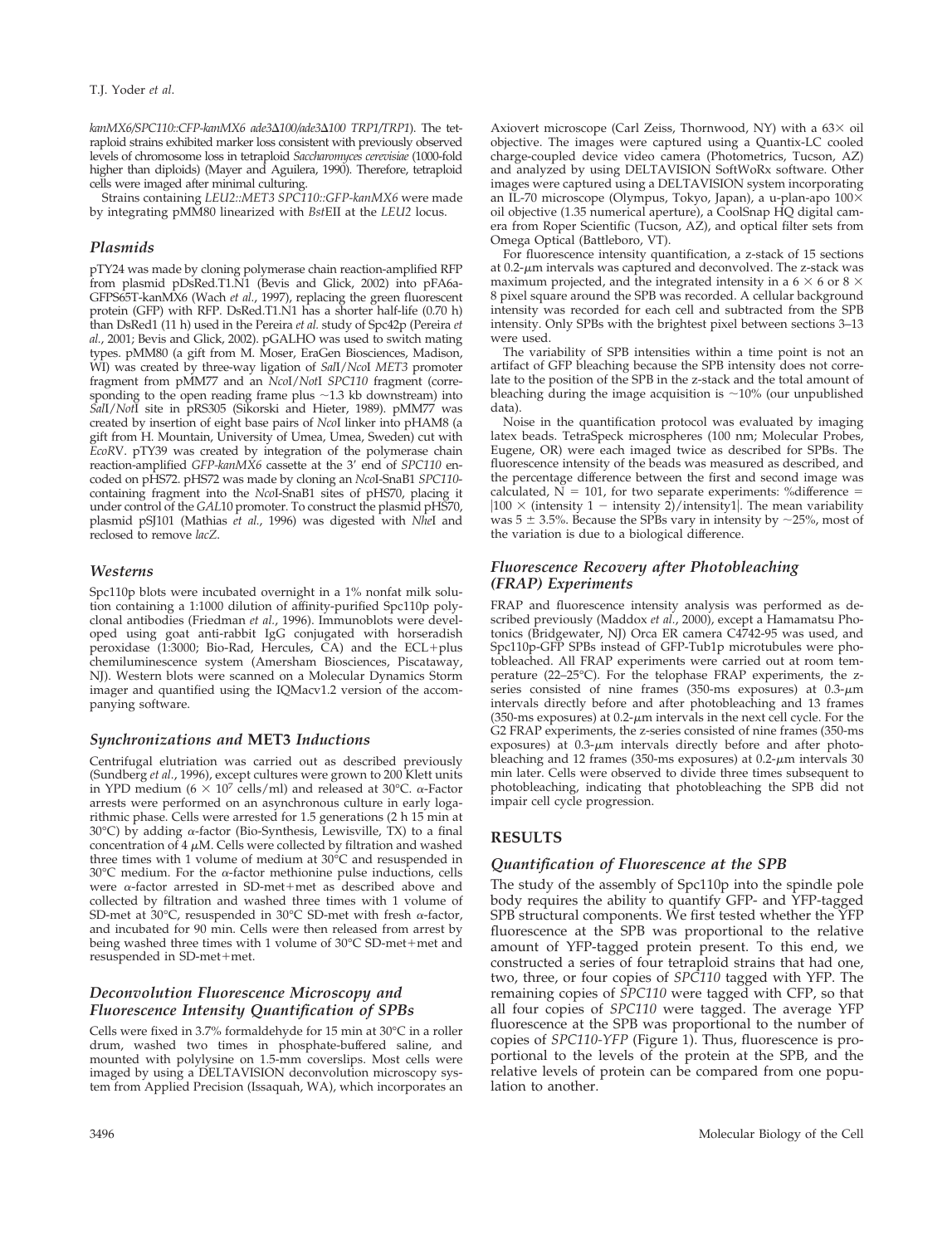

**Figure 1.** Fluorescence intensity quantification of Spc110p-YFP at the SPB in tetraploid strains. Tetraploid strains (TYY98-101) carrying one, two, three, or four copies of *SPC110-YFP* were analyzed. The average YFP fluorescence at the SPB was proportional to the number of copies of *SPC110-YFP*. The total YFP fluorescence at the SPB was determined, as described in MATERIALS AND METH-ODS, in cells with preanaphase spindles ( $N = 47-106$  for each genotype). Means reported  $\pm$  SD.

The study of assembly also requires a method to distinguish the old SPB from the new SPB in each cell. Pereira *et al.* (2001) exploited the slow development of fluorescence in RFP to demonstrate that the SPB containing old Spc42p-RFP segregates to the bud. This SPB is the brightest because it contains the older Spc42p-RFP, which has had enough time for the fluorescence to develop. We repeated these experiments by using Spc110p-RFP to determine whether the nuclear side of the SPB behaved similarly to the crystalline layer. We found that in 91% of cells expressing Spc110p-RFP, the SPB closest to the bud neck is brighter than the SPB away from the neck (Figure 2). Therefore, we identified the SPB closest to the bud neck as the old SPB.

We found that the rate of formation of the GFP chromophore is sufficiently fast in vivo that it is unlikely to affect the interpretation of our quantitative time courses. The  $t_{1/2}$ of Spc110p-GFP fluorescence maturation in vivo is only 10 min (Figure 3). A significant portion of the pool of Spc110p-GFP available for assembly during the cell cycle will be mature at all times for two reasons. First, the  $t_{1/2}$  of chromophore formation is short compared with the 90-min cell cycle. Second, about half of the Spc110p in the cell is in a free nuclear pool, and Spc110p protein levels only rise twofold during the cell cycle (Friedman *et al.*, 1996; our unpublished data). Accordingly, unlike the slow-folding RFP, the fluorescence of the old and the new SPB labeled with Spc110p-GFP is similar (see below).

#### *SPB Core Cell Cycle Growth and Reduction*

To determine whether the relative amount of Spc110p at the SPB varies during the cell cycle, we quantified the amount of



**Figure 2.** Slow-folding RFP predominantly labels one of the two SPBs of an Spc110p-RFP cell. (A) Spc110p was tagged at the C terminus with RFP (TYY115-2D). Cells from an exponentially growing culture were fixed and imaged as described in MATERIALS AND METHODS. Bar, 5  $\mu$ m. (B) The cellular position of the more brightly labeled SPB with respect to the bud neck was recorded in  $>$ 200 cells.

Spc110p-GFP in SPBs in a synchronous population of cells isolated by elutriation (Figure 4A). The amount of Spc110p-GFP increased at the end of G1, reflecting the incorporation of Spc110p-GFP into the new SPB. After duplication, SPBs are connected in the side-by-side configuration and appear as a single spot with almost twice the amount of Spc110p as an unduplicated G1 SPB (60 min). After separation, each SPB has the same amount of Spc110p-GFP as a G1 SPB. SPBs grow up to 20% at the later G2 time point (80 min). In cells with long spindles, the SPBs have 40% more Spc110p-GFP than the G1 SPBs, indicating that the SPBs also grow during anaphase.

Cells released from  $\alpha$ -factor arrest show a different profile of Spc110p-GFP levels at the SPB (Figure 4B). The SPBs in --factor-treated cells have 60% as much Spc110p-GFP as SPBs in untreated G1 cells (see below). After cells are released from  $\alpha$ -factor, the majority of incorporation occurs by the time of bud emergence, with a slight increase during G2 and mitosis. Thus, by the time of SPB separation (40 min) the SPBs have incorporated 70% more Spc110p-GFP and are almost the normal size for a G2 SPB. By the beginning of the next cell cycle (90 min), the SPBs are the size of G1 SPBs from an untreated culture.

In the experiment using elutriated cells, we observed addition of Spc110p to the SPB but did not see return to the initial levels in the second G1 (110 min; Figure 4A). However, this might be explained by the loss of synchrony that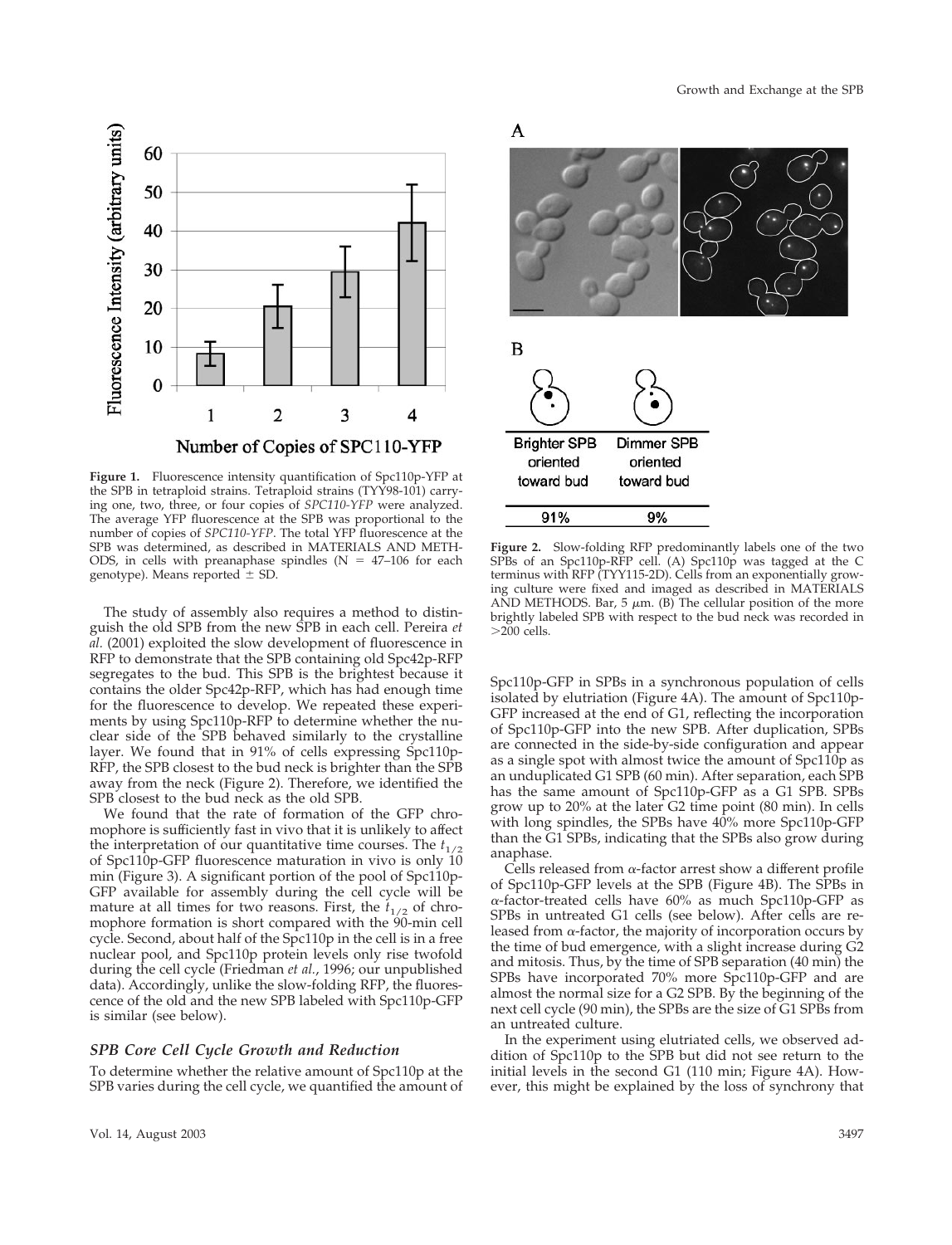

**Figure 3.** Fluorescence intensity quantification and protein quantification of Spc110p-GFP during an induction time course. Spc110p-GFP in strain CRY1+pTY39 (GAL-SPC110-GFP) was induced by addition of galactose  $(4%)$  and after a 40-min induction, cycloheximide (0.5 mg/ml) and glucose (2%) were added to inhibit further protein synthesis. The experiment was performed twice with similar results. For each experiment the average nuclear fluorescence (subtracted for background cellular fluorescence) of  $>100$  cells per time point was measured and normalized to the average intensity from 55 to 75 min. The Spc110p-GFP protein levels detected by Western blot analysis were averaged and normalized to the 40-min time point. The normalized data sets were then averaged to yield the data presented.

occurs during the transition to the next cell cycle, because mother cells enter the next cell cycle before daughter cells. We reasoned that if Spc110p was added to the old SPB but was not removed, the old SPB would tend to have more Spc110p than the new SPB. Instead, the amount of Spc110p-GFP in the old SPB was almost equal to the amount of Spc110p-GFP in the new SPB (Figure 4C), indicating that loss of components during G1 contributes to SPB size regulation.

## *Spc110p Is Incorporated into the SPB during Cell Cycle Arrests in G2/M*

We tested whether SPB growth occurs in response to different cell cycle arrests, perhaps representing some type of repair mechanism (Figure 5, A and B). We tested a variety of conditions that induce arrest in G1, G2/M, or telophase. Nocodazole and *GAL-MPS1* overexpression activate the mitotic checkpoint. Hydroxyurea activates the DNA replication checkpoint. At all three arrests, SPBs had  $\sim$ twofold more Spc110p-YFP than the G2 control grown at 30°C. SPBs were also examined in cells arrested using four different temperature-sensitive mutations. The *cdc13-1* mutation leads to unreplicated DNA at the telomeres, and cells arrest at the DNA damage checkpoint with short spindles (Garvik *et al.*, 1995). Cdc16p and Cdc23p are both components of the anaphase promoting complex; at the restrictive temperature, *cdc16-1* and *cdc23-1* cells are unable to proceed through mitosis and arrest at the short spindle stage (Irniger *et al.*,

1995; King *et al.*, 1995; Zachariae and Nasmyth, 1996; Wasch and Cross, 2002). The *cdc15-2* mutation causes cells to arrest in anaphase before exit from mitosis (Jaspersen *et al.*, 1998). The temperature-sensitive–arrested strains each had an average of two- to threefold more Spc110p-YFP at the SPB than control cells grown at 37°C. Thus, Spc110p is added to the SPB during a variety of G2/M arrests. In contrast, cells arrested by  $\alpha$ -factor before SPB duplication, have only 60% of the Spc110p at the SPB than in G1 control SPBs.

The growth during G2/M arrests could either be due to cell cycle state or to the specific mutations causing the G2/M arrest. To distinguish between these possibilities, we arrested temperature-sensitive mutants in G1 ( $\alpha$ -factor) at the permissive temperature and then maintained the G1 arrest while shifting to the nonpermissive temperature (Figure 5C). SPBs from *cdc16-1* and *cdc15-2* cells had about the same amount of Spc110p-YFP as wild-type controls arrested in G1 at both the permissive and the nonpermissive temperature. Therefore, the regulatory mechanisms that control SPB core size are sensitive to cell cycle state.

#### *Spc110p Exchanges during G1/S*

We used FRAP analysis of *SPC110-GFP* cells to measure exchange of Spc110p. One SPB was photobleached in largebudded telophase cells. Fluorescence recovery was measured in the following G2 by which time the SPBs had duplicated and separated, giving one old SPB that had been bleached and one newly made SPB (Figure 6, A–C). Recovery of the bleached SPB was  $47 \pm 15\%$  (Figure 6D) compared with the new SPB<sup>1</sup> and 58  $\pm$  30% compared with itself before bleaching.2 Because SPBs do not incorporate additional Spc110p between telophase and the following G2 phase (Figure 4A), the appearance of unbleached Spc110p-GFP in the bleached SPB must be due to replacement of the bleached molecules by unbleached molecules (exchange) rather than incorporation of additional Spc110p-GFP molecules (growth). Thus, we conclude that 50% of the old Spc110p exchanges for new Spc110p in the old SPB between telophase and the following G2.

To study the incorporation of newly synthesized Spc110p into the old SPB by an alternative method, we constructed a strain that has inducible Spc110p-YFP. In this strain, *SPC110-YFP* is under the control of the *MET3* promoter and a pulse of new Spc110p-YFP can be made by removal of methionine from the medium. The normal genomic locus of *SPC110* is tagged with *CFP*; Spc110p-CFP is always present and marks the SPBs. We developed a method to induce only modest levels of Spc110p-YFP. (The amount of Spc110p-YFP

<sup>1</sup> Percent recovery =  $100 \times$  (F[bleached G2]/F[new G2]), where F(bleached G2) is the fluorescence intensity of the bleached SPB in the next G2, and F(new G2) is the fluorescence intensity of the new SPB in G2. Since the two SPBs in G2 contain on average the same amount of Spc 100p (Fig. 4A), the fluorescence of the bleached SPB relative to the new SPB gives an estimate of the fraction of bleached molecules that have been replaced by new unbleached molecules.

molecules that have been replaced by new unbleached molecules.<br><sup>2</sup> Percent recovery =  $100 \times ([F(bleached G2] - F[postbleach])/$  $(F[prebleach] - F[postbleach]),$  where  $F[bleached G2)$  is the fluorescence intensity of the bleached SPB in the next G2, F(postbleach) is the fluorescence intensity of the SPB immediately following photobleaching, and F(prebleach) is the fluorescence intensity of the SPB immediately preceding photobleaching.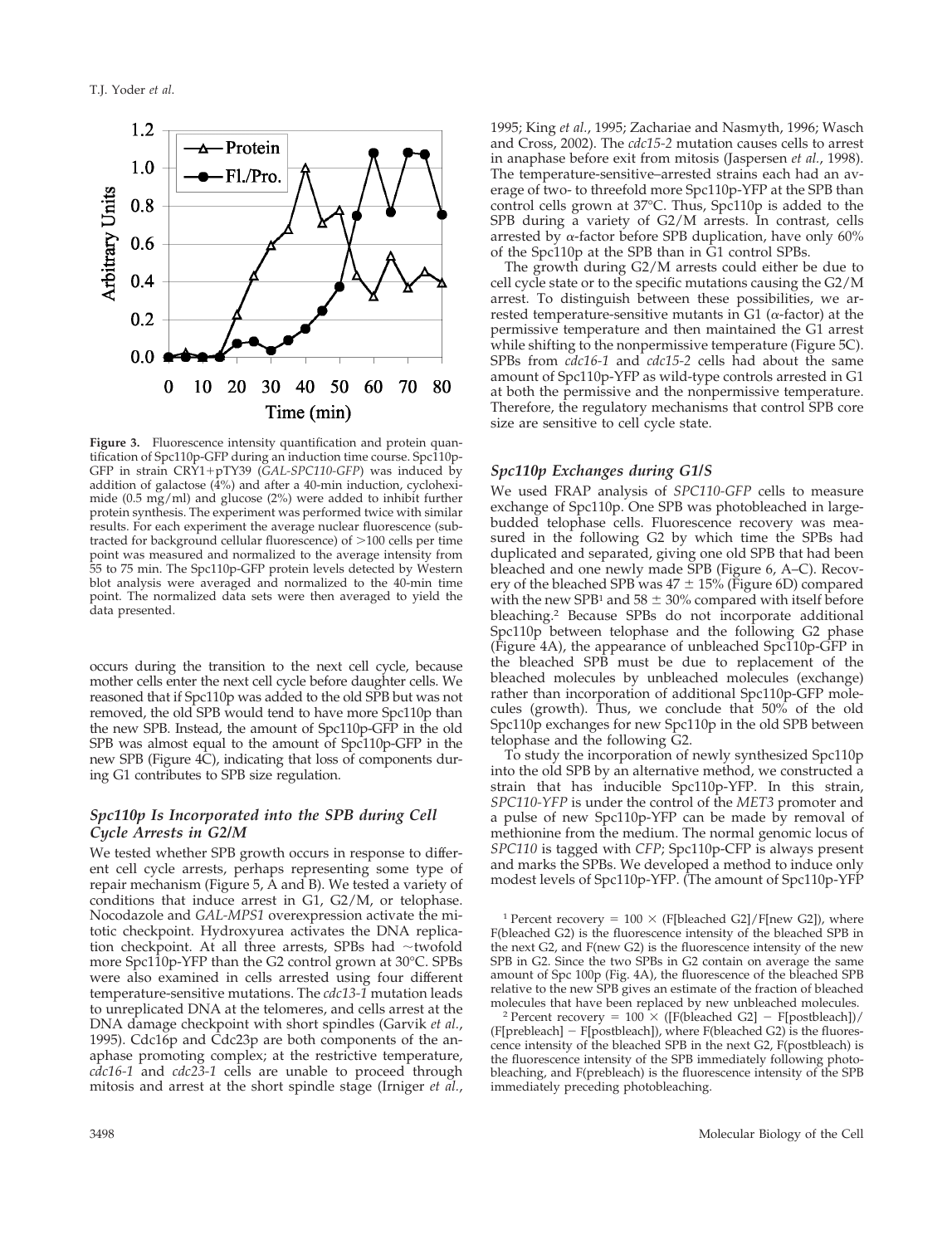

induced was measured in a parallel experiment by using a strain *MET3-SPC110-YFP* , *SPC110-YFP*. On average, induced cells contained 22% more Spc110p-YFP (p =  $8 \times 10^{-8}$ , by Student's t test) at the SPB than uninduced cells [Figure 7A]). We followed incorporation of newly induced Spc110p-YFP after release from G1 arrest and found that it incorporated into both SPBs by the time of SPB separation (Figure 7B). The observed ratio of 1.06 of Spc110p-YFP in the old SPB/Spc110p-YFP in the new SPB indicates that both SPBs incorporate about the same amount of new Spc110p-YFP (Figure 7C). The extent of incorporation of new Spc110p-YFP into the old SPB could not be accounted for by the growth that occurs in G2 after release from  $\alpha$ -factor arrest. Therefore, consistent with the telophase FRAP results, the induction method also showed that Spc110p molecules in the old SPB are exchanged for new Spc110p molecules.

## *Spc110p-GFP at the SPB Does Not Exchange during G2*

We used FRAP to measure the exchange of Spc110p at the SPB in G2. Cells in G2 were identi fied as those with a medium bud and a short (preanaphase) spindle. For each experiment Spc110p-GFP in one of the two separated SPBs was photobleached (see MATERIALS AND METHODS) and the cell was imaged after 30 min (Figure 8, A –C). Only the data from cells that did not elongate their spindles during the 30-min interval is included. Fifteen of 21 cells had <5% fluorescence recovery at the bleached SPB. Only three cells had as much as 20 –27% recovery (Figure 8D). Thus, the recovery during G2 was substantially less than the recovery that occurred between telophase and G2 and probably represents the small amount of growth that occurs in late G2 (Figure 4A) and not exchange. Therefore, the G2 SPB is stable relative to the SPB during the earlier part of the cell cycle.

**Figure 4.** Fluorescence intensity quanti fication of Spc110p-GFP at the SPB during the course of the cell cycle. The levels of Spc110p at the SPB vary during the cell cycle. (A) A G1 population of diploid Spc110p-GFP (TYY113) cells was isolated by centrifugal elutriation. Samples were collected at regular intervals after release into YPD medium at 30 °C, and the total GFP fluorescence intensity at the SPB was determined. For cells with two SPBs, each SPB was quanti fied separately. The mean intensity  $\pm$  SD of 14–68 SPBs is shown for each time point. The cartoons indicate cell cycle progression. Cells were staged by fluorescence-activated cell sorting analysis of DNA content, budding, and SPB separation (our unpublished data). The experiment was carried out independently two times with similar results, only one of which is shown. (B) The GFP fluorescence intensity at the SPB was determined in a haploid Spc110p-GFP (TYY85-3D) strain at regular intervals after release from  $\alpha$ -factor arrest (see MATERIALS AND METHODS). Time is in minutes after release from  $\alpha$ -factor arrest. The mean intensity  $\pm$  SD of 24–67 SPBs is shown for each time point. The cartoons indicate cell cycle progression. Cells were staged by fluorescence-activated cell sorting analysis of DNA content, budding, and SPB separation (our unpublished data). The experiment was carried out independently four times. (C) Ratio of fluorescence of the old SPB/ fluorescence of the new SPB in Spc110p-GFP diploid (TYY113) cells with short spindles. The SPB closest to the bud neck was designated the old SPB. The average ratio ( $\pm$  SD) was  $1.1 \pm 0.4$ .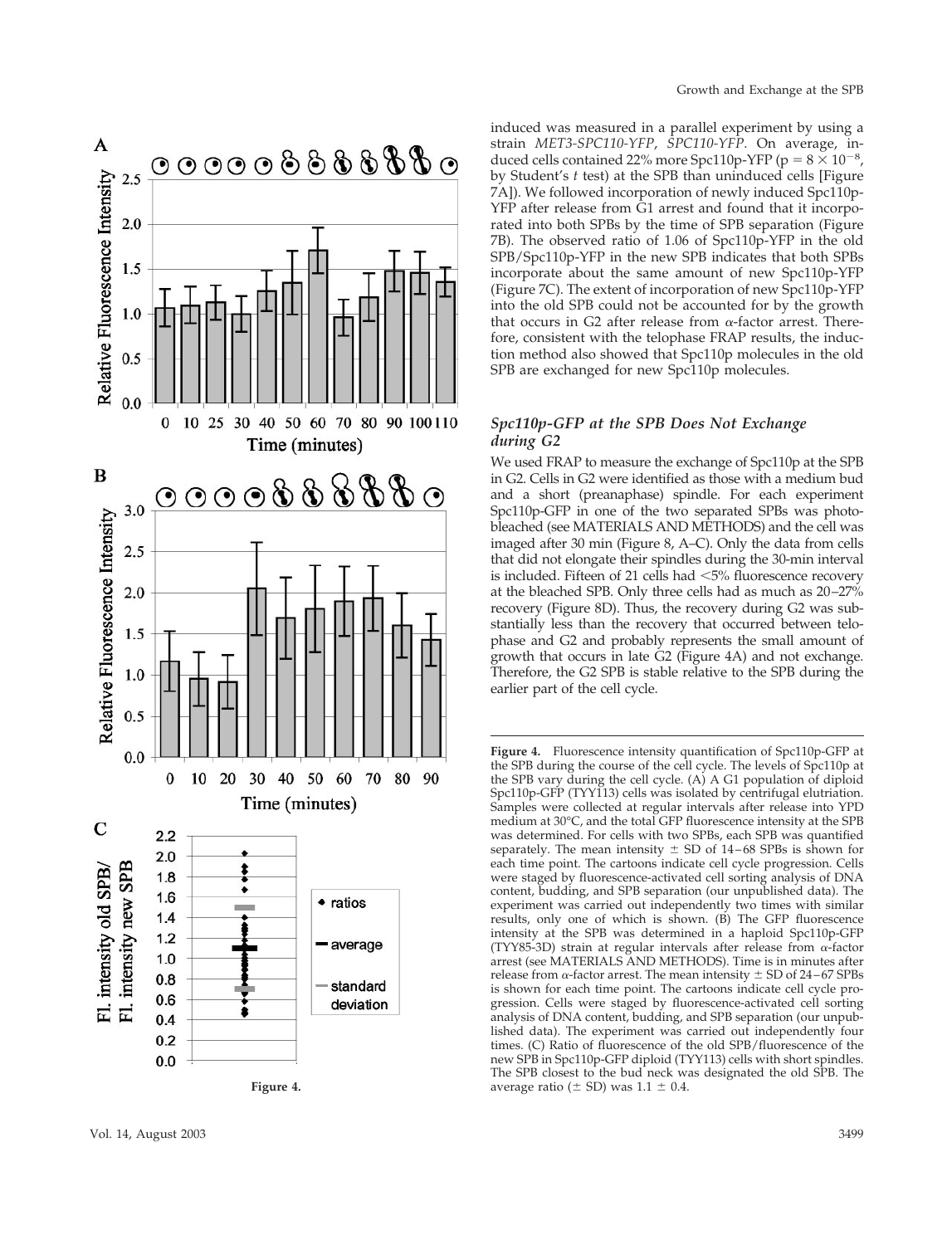

**Figure 5.** Spc110p-YFP at the SPB during different cell cycle arrests. The relative amount of Spc110p-YFP at the SPB in control and arrested cells was quantified. (A) Arrests at 30°C. G2 control: SPBs from TYY80-5A cells in G2 with separated SPBs and short spindles were quantified. The mean intensity of the 30°C G2 control, was set as 1.0. G1 control: SPBs from unbudded TYY80-5A cells with a single SPB spot were quantified.  $\alpha$ -Factor: strain TYY80-5A was arrested in  $\alpha$ -factor (see MATERIALS AND METHODS). The measurement of Spc110p at the SPBs in cells treated with  $\alpha$ -factor was performed eight times in three different strains. A representative experiment is shown. Hydroxyurea: strain DHY15 was grown to early logarithmic phase in YPD and arrested by adding hydroxyurea to a final concentration of 0.1 M, cells were collected after 180 min. Fluorescence intensity in hydroxyurea is shown relative to



**Figure 6.** FRAP analysis of an Spc110p-GFP diploid strain (TYY113) reveals exchange in G1/S. The SPB in the mother cell body of a cell in telophase was photobleached  $(N = 20)$  and fluorescence intensity followed in the next cell cycle. (A) Image of a representative cell before photobleaching. (B) The same cell as in A immediately after photobleaching. Arrow indicates photobleached SPB. (C) Cell cycle progression was monitored by transmitted light until the new bud was about one-third of the diameter of the mother cell and a final z-series was acquired in the fluorescence channel. The average interval between photobleaching and the following G2 was 74 min. Time is in minutes. Bar,  $2 \mu m$ . (D) Percentage of recovery of fluorescence at the bleached SPB. The average percent recovery is  $47 \pm 15$ %. Because it was not possible to determine which SPB was destined to the bud in 6 of the 20 cells, in this experiment we assumed that the bleached SPB is dimmer than the new SPB.

DHY15 G2 control. Nocodazole: strain TYY80-5A was grown to early logarithmic phase in YPD and arrested by adding nocodazole to a final concentration of 15  $\mu$ g/ml, cells were collected after 140 min. Because nocodazole collapses the spindle, the two SPBs appeared as a single spot, and the total intensity was divided by 2 to get the average intensity per SPB. *GAL MPS1*: strain TYY102-5D was grown in YPR and arrested by adding 2% galactose to an early logarithmic phase culture, cells were collected after 195 min. (B) Arrests at 37°C. G2 control: strain TYY80-5A was grown at 37°C and SPBs from cells in G2 with separated SPBs and short spindles were quantified. The mean intensity of the 37°C G2 control was set as 1.0. *cdc13-1*, *cdc16-1*, *cdc23-1*, and *cdc15-2*: strains TYY92-18B, TYY93-16D, TYY110, and TYY109, respectively, were arrested at the nonpermissive temperature (37°C) for 195 min. (Although four of the strains contain *MET3-SPC110-YFP*, it was not induced for these experiments. Instead all strains were grown in YPD [or YPR] medium supplemented with 300 μg/ml methionine to repress *MET3 SPC110-YFP*.) (C) Temperature shifts in G1. Wild-type, *cdc16-1*, and *cdc15-2* cultures were arrested in G1 with  $\alpha$ -factor at 23°C. After 1.5 generations, the culture was filtered and resuspended in media with fresh  $\alpha$ -factor and shifted to 37°C for 90 min. Under these conditions the arrest was maintained, as monitored by fluorescence-activated cell sorting analysis.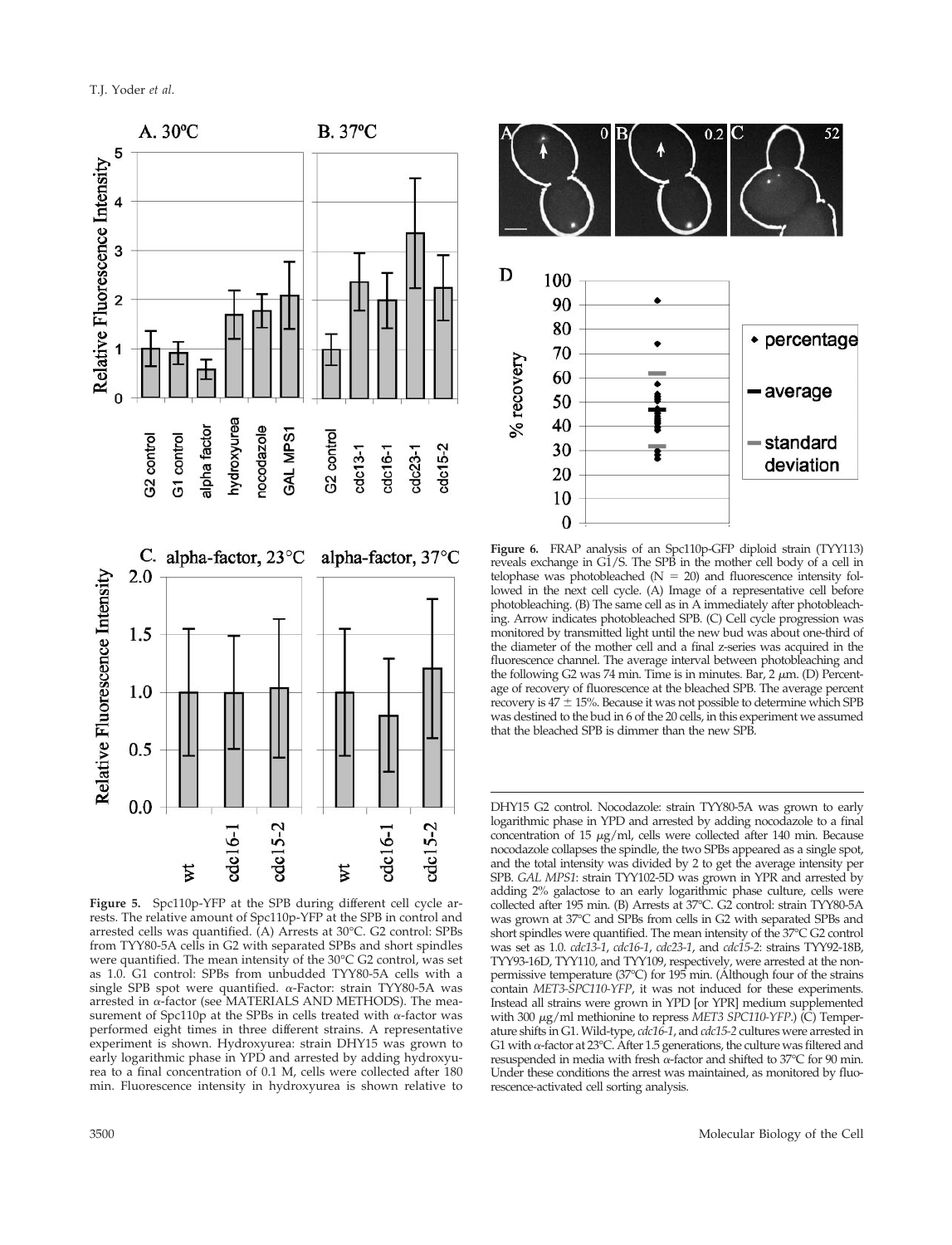



50, and 60 min after release from α-factor arrest for the experiment shown in B. The average ratio of YFP fluorescence intensity at the old SPB/YFP fluorescence intensity at the new SPB, determined for each cell (N = 37–41), was  $1.06 \pm 0.25$ . The SPB closest to the bud neck was designated the old SPB. Time is in min after release from  $\alpha$ -factor arrest. Bars represent means.

B

## **DISCUSSION**

A

Fluorescence intensity

Fl. intensity old SPB/ O

Fl. intensity new SPB

arbitrary units)

70

60

50

2.0

1.8 1.6 1.4

1.2 1.0  $0.8$ 0.6  $0.4$  $0.2$ 

 $0.0$ 

early G1 and exchanges Spc110p during G1/S. The SPB incorporates additional Spc110p during cell-cycle arrests in G2 and M phases and the growth does not depend on microtubules. Taking these observations into account, we

**Figure 7.** Newly induced Spc110p-YFP incorporates into both the new and the old SPB, consistent with exchange during G1/S. (A) Quantification of the amount of "extra" Spc110p at the SPB due to induction. *SPC110-YFP*, *MET3 SPC110-YFP* cells (TYY80-5A) were grown in SD $m$ et+met and arrested with  $\alpha$ -factor (see MATERIALS AND METH-ODS). Half of the culture was induced by removal of methionine, whereas the other half was instead washed with SD-met+met and incubated for 90 min further in the continued presence of  $\alpha$ -factor. Both cultures were then washed with SD-met+met and released into the cell cycle in SD-met+met. The fluorescence intensity of YFP at the SPBs in induced and uninduced cells that had separated their SPBs was compared.  $N = 47$  and 70 for uninduced and induced, respectively. Bars represent the means. (B) An *SPC110-CFP*, *MET3 SPC110-YFP* (TYY69-2A) culture was subject to a 90-min pulse of induction of Spc110p-YFP (see MATERIALS AND METHODS). Images in the CFP and YFP channels were captured at regular intervals. Time is indicated in min after release: 0–10 min (G1), cells are unbudded; 30 min (S phase), SPBs are duplicated but not yet separated; 40–60 min (G2), cells are budded and SPBs have separated; 70 min, anaphase. Bar, 5  $\mu$ m. (C) YFP fluorescence intensity of both SPBs was measured (see MATERIALS AND METHODS) in cells 40,

40

50

Time (minutes)

60

uninduced

induced

can build a model of the SPB life cycle (Figure 9). In G1/S the SPB duplicates, and both the old and new structures are open to assembly and exchange of components. In G2, the SPB structure does not exchange. Late in the cell cycle the SPB grows and then shrinks again early in the next G1. The response to  $\alpha$ -factor includes removal of Spc110p from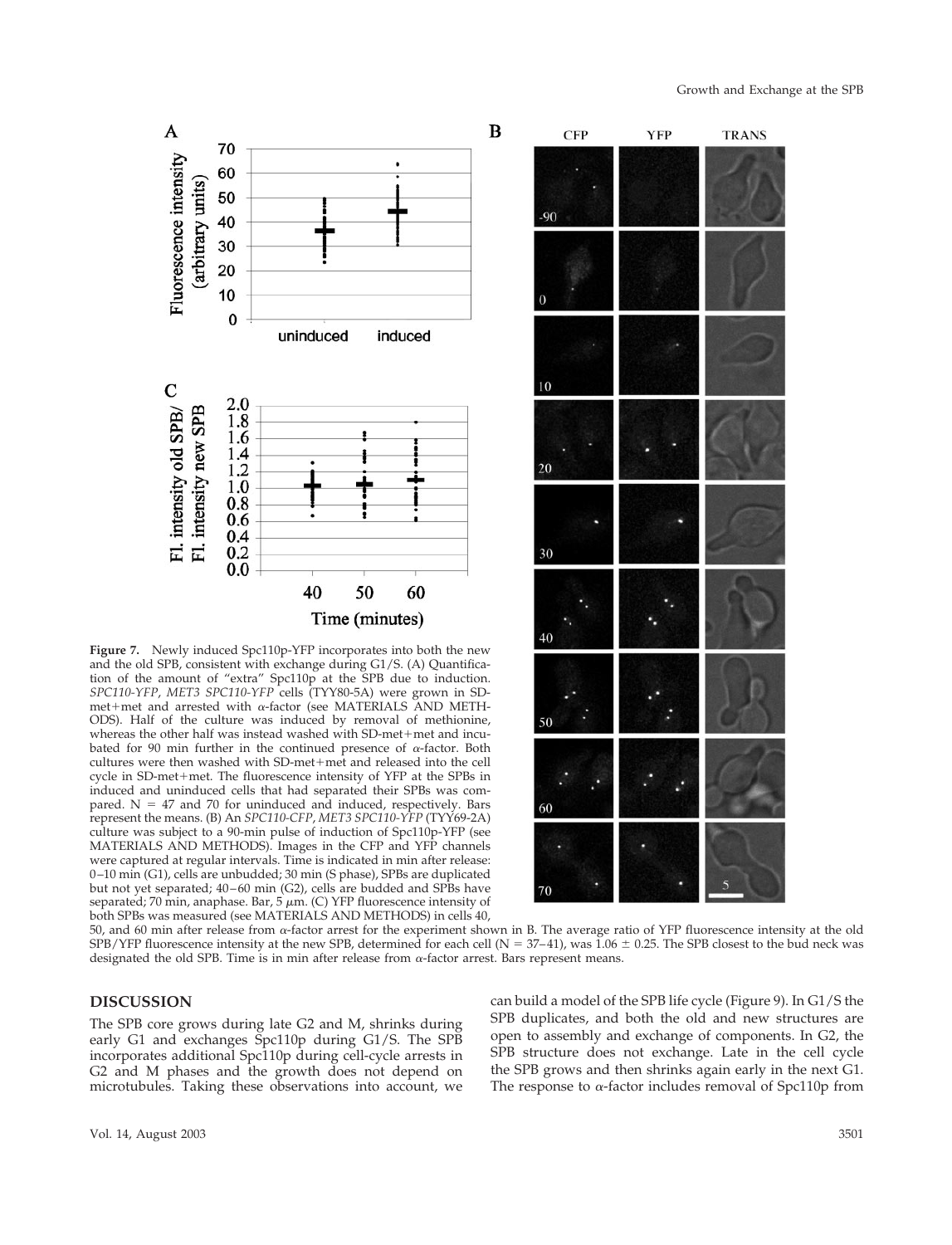

**Figure 8.** FRAP analysis of Spc110p-GFP diploid cells (TYY113) in G2 with short spindles. Little Spc110p is exchanged in G2. One SPB (arrowhead) in a G2 cell was photobleached,  $N = 22$ . (A) Image of a representative cell before photobleaching. (B) The same cell as in A immediately after photobleaching. (C) A final z-series was acquired in the fluorescence channel after  $\sim$ 30 min. Time is in minutes. Bar, 2  $\mu$ m. (D) Histogram plot of the percentage of recovery.

the SPB. During arrests in G2/M phase, the SPB core is competent to assemble more components.

#### *SPB Core Growth*

The relative amount of Spc110p at the SPB correlates well with the relative size of the SPB core measured from electron micrographs. We found about half the Spc110p at the SPB in cells treated with  $\alpha$ -factor compared with untreated cells, and Byers and Goetsch, 1974 measured the SPBs in  $\alpha$ -factor– treated cells to be one-half the size of those in asynchronous cells. Furthermore, because overexpression of Mps1p leads to activation of the mitotic checkpoint (Hardwick *et al.*, 1996), a state with low Cdc20p activity, 2.1-fold more Spc110p-YFP at the SPB during the *GAL-MPS1* arrest is consistent with electron micrograph measurements showing that SPBs are  $\sim$ 2.3 times larger at the *cdc20-1* arrest (O'Toole *et al.*, 1997). Thus, the amount of Spc110p at the SPB is a measure of the size of the core structure.

We found that growth and shrinkage of the core SPB are regulated in the cell cycle. Findings by Bullitt *et al*., (1997) are consistent with cell cycle regulation of SPB size: two predominant size classes of SPBs were observed in their purified SPB preparations. SPBs in *Schizosaccharomyces pombe* also grow but start out large in G1. After duplication, the new SPBs are small and equal in diameter but quickly grow to full size (Ding *et al.*, 1997). A growth phase seems to be a conserved part of the SPB life cycle in *S. cerevisiae* and *S. pombe*.

The ability of the SPB to grow may be controlled by the activity of mitotic cyclins Clb1p and Clb2p. Clb1p and Clb2p activity becomes dominant in late G2 (Lew, 1997). Similarly, our analysis of synchronized cultures and our G2 FRAP experiments indicate that SPBs transition from a stable state in early G2 to a growing state in late G2. In synchronized cultures, no SPB growth was observed at the beginning of G2. In the FRAP experiments, the majority of G2 SPBs exhibited little or no exchange. However, at the end of G2, the SPBs grew and this growth likely accounts for the small fraction of SPBs that exhibited  $\sim$ 20% recovery of fluorescence in the G2 FRAP experiments. SPBs also grew during all G2 and M arrests tested, including an arrest at the DNA damage checkpoint, at the mitotic checkpoint, and in telophase. This diverse collection of arrests all shares the common feature of high levels of Clb2p. In contrast, SPBs shrank after telophase and during an  $\alpha$ -factor arrest, a time when Clb2p-Cdc28p activity is low.

#### *Spc110p Exchange*

We found that  $\sim$  50% of the old Spc110p molecules in the old SPB were exchanged during G1/S but that the structure was stable in G2. The old Spc110p that comes from the old SPB could be either degraded or introduced into the new pole. The difference in exchange between G1/S and G2 suggests that the exchange process must be regulated so that it readily occurs during SPB duplication and is turned off once both SPBs are assembled.

Two lines of evidence indicate that the fluorescence recovery we observed at the bleached SPB was due to dynamic rearrangement of Spc110p-GFP molecules rather than to return of fluorescence to individual bleached GFP molecules. First, although GFP molecules can show reversible photobleaching, this process occurs very rapidly, on the order of a few milliseconds (Swaminathan *et al.*, 1997), and thus would be finished even before the postbleach image is acquired in our experiments. Second, two different experiments have shown that fluorescence recovery depends on the active metabolism of the cell. The dynamic turnover of FtsZ cytoskeletal molecules in the Z-ring in bacteria was not observed when cells were treated with paraformaldehyde before photobleaching (Stricker *et al.*, 2002). Yeast cells treated with azide to deplete ATP showed no recovery of GFP-tubulin in photobleached spindles (Pearson, unpublished data).

Pereira *et al.* (2001) investigated the assembly of the core component Spc42p by photobleaching the old SPB in G1. After SPB duplication and separation, the old SPB was less brightly labeled with Spc42p-GFP than the new SPB, similar to what we found when studying Spc110p. The extent of Spc42p exchange is not known.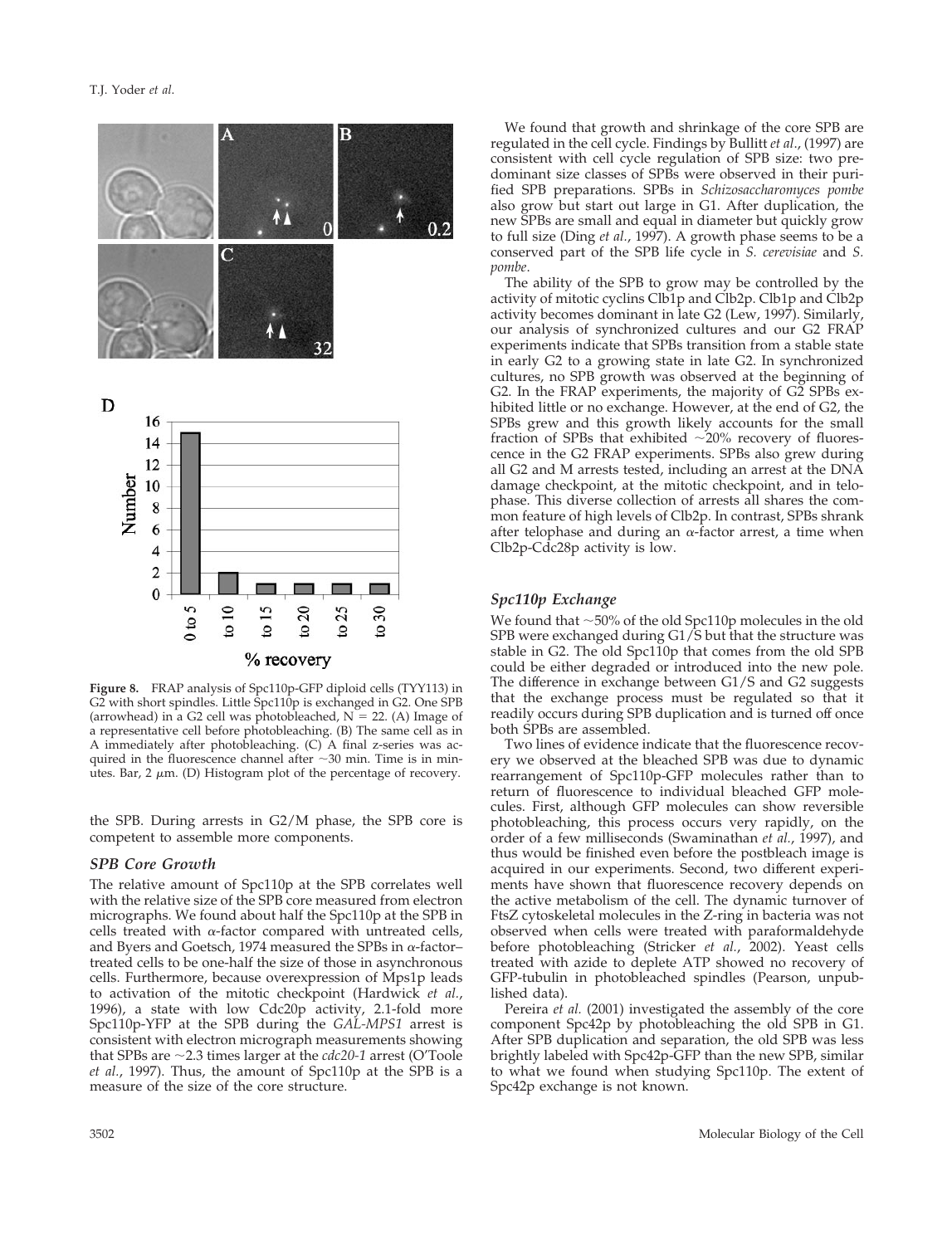

**Figure 9.** Model of the SPB life cycle. The SPBs are depicted with shorter cytoplasmic microtubules and longer nuclear microtubules. The satellite forms at the distal tip of the half-bridge in G1. The satellite enlarges to form the duplication plaque. In G1/S, the SPBs duplicate and are tethered in the side-by-side configuration. In G2, the bridge cleaves and the SPBs move apart to form a short spindle. In anaphase, the spindle elongates. (A) SPB core growth during the cell cycle. The SPB core shrinks during  $\alpha$ -factor treatment. The SPB core grows in nocodazole, *GAL-MPS1* overexpression, and *cdc13*, *cdc16*, *cdc23*, and *cdc15* arrests. In an unperturbed cell cycle, the SPB core grows late in the cell cycle. (B) Exchange of components during the cell cycle. The old SPB exchanges  $\sim$  50% of the old components in G1/S. Old components are gray, new components are black.

A deeper appreciation of the exchange of SPB components can be gained by comparing it to subunit exchange in other cellular structures. In higher eukaryotes, the centrosomal component  $\gamma$ -tubulin recovers 50% in 60 min in both interphase and mitosis (Khodjakov and Rieder, 1999), indicating that a portion of centrosomal  $\gamma$ -tubulin did not exchange. The  $\gamma$ -tubulin pool that exchanges is more dynamic than Spc110p because it exchanges more rapidly (relative to the length of the cell cycle) and can exchange throughout the cell cycle. In yeast  $\gamma$ -tubulin may also be exchanged at the SPB; cell fusion experiments revealed that SPBs from cells not expressing Tub4p-GFP became labeled upon fusion to cells expressing Tub4p-GFP (Marschall *et al.*, 1996). Spindle microtubules in yeast are much more dynamic than Spc110p, with an average half-time of recovery of 52 s (Maddox *et al.*, 2000). Yeast spindle components Cin8p and Ase1p have recovery half-times of  $28 \pm 7$  s and  $\sim$ 7.5 min, respectively (Schuyler *et al.*, 2003). In higher eukaryotic cells, Mad2p and Cdc20p transiently associate with the kinetochore, with average half-time of recovery of 28 and 5.1 s, respectively (Howell *et al.*, 2000; Kallio *et al.*, 2002). Thus far, the SPB has many dynamic properties but is still more stable than other components examined. Subunit exchange in other budding yeast mitotic structures such as the core kinetochore and cohesin complexes have not yet been reported.

#### *Spindle Asymmetries*

The SPB is dynamic, but not all of the Spc110p at the SPB is turned over in the course of one cell cycle, enabling the new and the old SPB to be differentiated. The old SPB is segregated to the bud and the new SPB to the mother cell. The fact that the old SPB contains less new material than the new SPB can explain the phenotype of many temperature-sensitive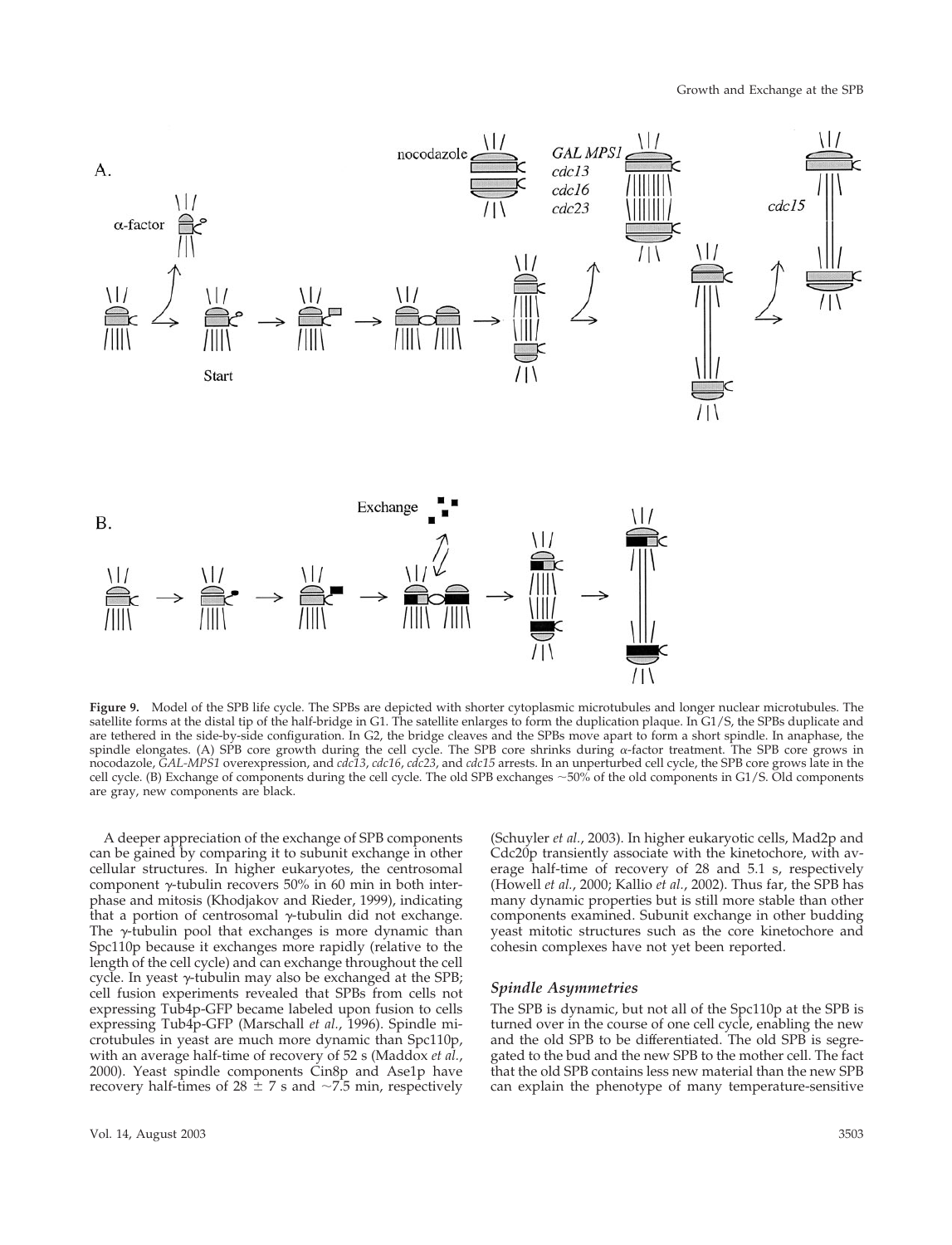mutants in structural and regulatory SPB components. These mutants often contain one apparently normal SPB and one defective or missing SPB, as expected, if during assembly at the nonpermissive temperature, the new SPB components are not evenly dispersed. This asymmetric SPB mutant phenotype has been observed in *spc110*, *spc42*, *spc29*, *mps1*, *msp2*, *ndc1*, and *cdc37* mutants (Winey *et al.*, 1991; Donaldson and Kilmartin, 1996; Sundberg and Davis, 1997; Schutz and Winey, 1998; Adams and Kilmartin, 1999; Elliott *et al.*, 1999). Also, several proteins localize asymmetrically on the cytoplasmic portion of the spindle. Tem1p, Bub2p, Bfa1p, and Cdc15p preferentially associate with one of the two SPB outer faces during mitosis (Cenamor *et al.*, 1999; Bardin *et al.*, 2000; Pereira *et al.*, 2000; Xu *et al.*, 2000; Menssen *et al.*, 2001; Pereira *et al.*, 2001). It is not known whether asymmetries in the spindle are established by the difference between the old and new SPBs or by an independent mechanism such as differential contact with the polarized cell cortex.

Spindle asymmetry in the nucleus has also been reported. In *ipl1*, *sli15*, and *spc34* mutants, the chromosomes fail to biorient and are preferentially attached to the old SPB (Janke *et al.*, 2002; Tanaka *et al.*, 2002). Kinetochore microtubules in *S. cerevisiae* and other fungi remain attached to the kinetochores during all phases of the cell cycle (Heath, 1980; O'Toole *et al.*, 1999). The mechanism for achieving biorientation of sister chromatids is not known, but several lines of evidence suggest that the chromatids are actively rearranged by the time of sister separation. First, replicatively older chromatids are randomly distributed between mother and daughter upon division (Neff and Burke, 1991). Second, *cdc6* mutants, which fail to replicate DNA, distribute their chromosomes between the two SPBs (Piatti *et al.*, 1995; Stern and Murray, 2001). The rearrangement of chromatids could be achieved by breaking the attachment at one or more of four possible interfaces: the microtubule-kinetochore interface, the microtubule-SPB interface, the  $\gamma$ -tubulin complex-Spc110p interface, and the Spc110p-SPB interface. Exchange of Spc110p during duplication could be a mechanism for dispersing the kinetochores randomly between the two SPB<sub>s</sub>.

## *A New Paradigm*

The combination of quantifying levels of proteins during the cell cycle and live-cell quantitative FRAP analysis was a powerful way to investigate assembly of the SPB. We found several dynamic aspects of assembly: growth, shrinkage, and exchange. These dynamic characteristics were not compatible with the conservative-dispersive model of duplication, which assumes that the duplicated entities are static. Instead, we found that assembly and duplication could be well characterized by examining exchange and growth. This methodology could be applied to other inherited structures in the cell to discern universal and unique properties of the assembly of macromolecular structures.

## **CONCLUSIONS**

We find that Spc110p is very dynamic. This dynamic behavior may be integral to the dynamic process of building a mitotic spindle and provides a mechanism to respond to changes in cellular conditions.

## **ACKNOWLEDGMENTS**

We thank Benjamin Glick, Dale Hailey, David Morgan, Mike Moser, and Harry Mountain for reagents, and Paul Maddox for help with FRAP. This work was supported by National Institutes of Health grants GM-40506 (to T.N.D. and T.J.Y.) and GM-32238 (to K.B. and C.G.P.), and a National Science Foundation predoctoral fellowship (to T.J.Y.).

### **REFERENCES**

Adams, I.R., and Kilmartin, J.V. (1999). Localization of core spindle pole body (SPB) components during SPB duplication in *Saccharomyces cerevisiae*. J. Cell Biol. *145*, 809–823.

Bardin, A.J., Visintin, R., and Amon, A. (2000). A mechanism for coupling exit from mitosis to partitioning of the nucleus. Cell *102*, 21–31.

Bevis, B.J., and Glick, B.S. (2002). Rapidly maturing variants of the Discosoma red fluorescent protein (DsRed). Nat. Biotechnol. *20*, 83–87.

Bullitt, E., Rout, M.P., Kilmartin, J.V., and Akey, C.W. (1997). The yeast spindle pole body is assembled around a central crystal of Spc42p. Cell *89*, 1077–1086.

Byers, B., and Goetsch, L. (1974). Duplication of spindle plaques and integration of the yeast cell cycle. Cold Spring Harb. Symp. Quant. Biol. *38*, 123–131.

Byers, B., and Goetsch, L. (1975). Behavior of spindles and spindle plaques in the cell cycle and conjugation of *Saccharomyces cerevisiae.* J. Bacteriol. *124*, 511–523.

Cenamor, R., Jimenez, J., Cid, V.J., Nombela, C., and Sanchez, M. (1999). The budding yeast Cdc15 localizes to the spindle pole body in a cell-cycle-dependent manner. Mol. Cell. Biol. Res. Commun *2*, 178–184.

Davis, T.N. (1992). A temperature-sensitive calmodulin mutant loses viability during mitosis. J. Cell Biol. *118*, 607–617.

Ding, R., West, R.R., Morphew, D.M., Oakley, B.R., and McIntosh, J.R. (1997). The spindle pole body of Schizosaccharomyces pombe enters and leaves the nuclear envelope as the cell cycle proceeds. Mol. Biol. Cell *8*, 1461–1479.

Donaldson, A.D., and Kilmartin, J.V. (1996). Spc42p: a phosphorylated component of the S. cerevisiae spindle pole body (SPD) with an essential function during SPB duplication. J. Cell Biol. *132*, 887–901.

Elliott, S., Knop, M., Schlenstedt, G., and Schiebel, E. (1999). Spc29p is a component of the Spc110p subcomplex and is essential for spindle pole body duplication. Proc. Natl. Acad. Sci. USA *96*, 6205–6210.

Friedman, D.B., Sundberg, H.A., Huang, E.Y., and Davis, T.N. (1996). The 110-kD spindle pole body component of *Saccharomyces cerevisiae* is a phosphoprotein that is modified in a cell cycle-dependent manner. J. Cell Biol. *132*, 903–914.

Garvik, B., Carson, M., and Hartwell, L. (1995). Single-stranded DNA arising at telomeres in cdc13 mutants may constitute a specific signal for the RAD9 checkpoint. Mol. Cell. Biol. *15*, 6128–6138.

Geiser, J.R., van-Tuinen, D., Brockerhoff, S.E., Neff, M.M., and Davis, T.N. (1991). Can calmodulin function without binding calcium? Cell *65*, 949–959.

Hardwick, K.G., Weiss, E., Luca, F.C., Winey, M., and Murray, A.W. (1996). Activation of the budding yeast spindle assembly checkpoint without mitotic spindle disruption. Science *273*, 953–956.

Heath, I.B. (1980). Behavior of kinetochores during mitosis in the fungus *Saprolegnia ferax*. J. Cell Biol. *84*, 531–546.

Howell, B.J., Hoffman, D.B., Fang, G., Murray, A.W., and Salmon, E.D. (2000). Visualization of Mad2 dynamics at kinetochores, along